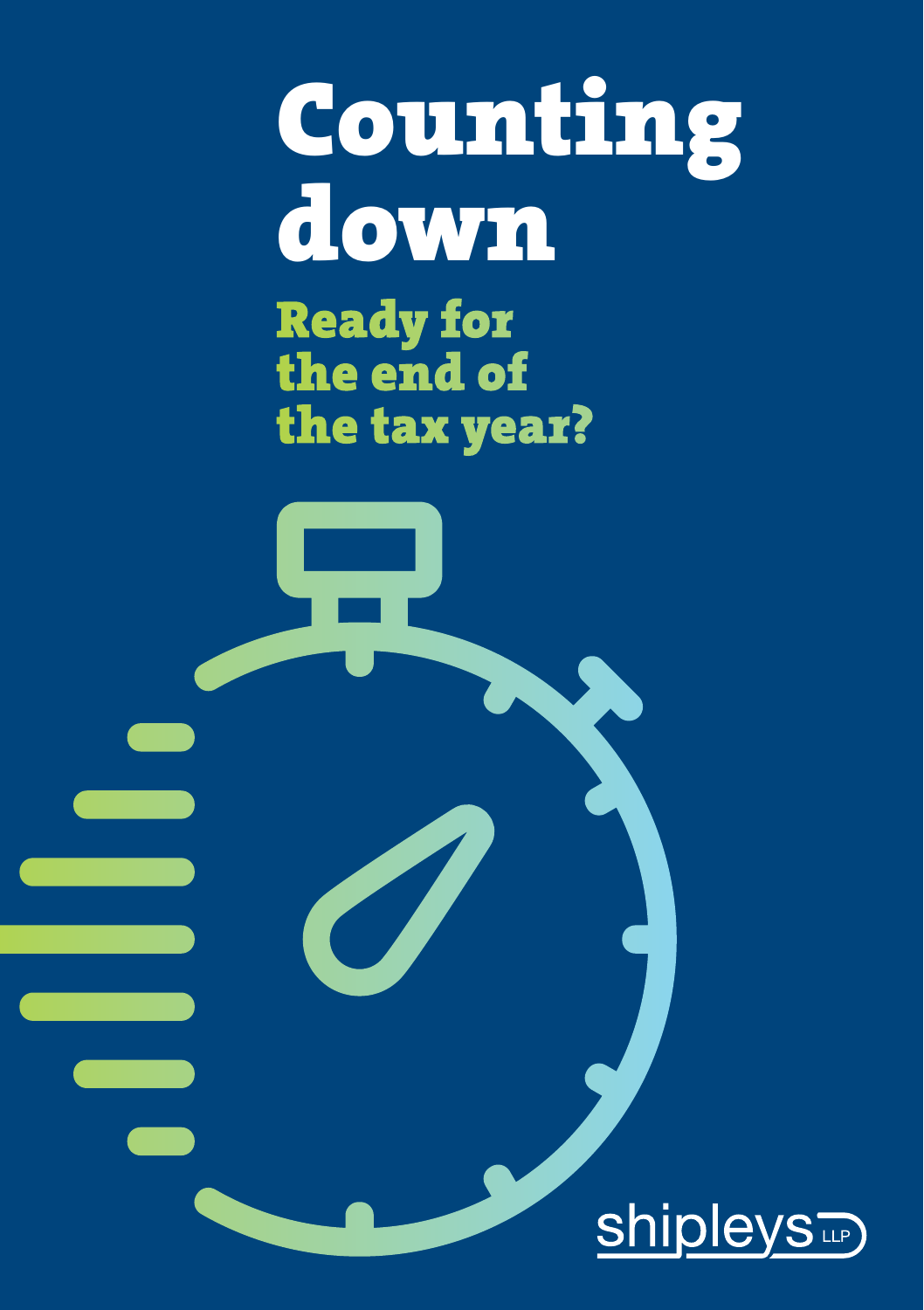As we approach the end of the tax year on 5 April 2021, you may be able to choose the tax year in which your income, gains or tax reliefs fall. This can affect how much tax you need to pay and when you pay it.

End-of-year tax planning is especially complicated this year. Many changes will result from the Finance Act 2021, draft clauses of which have already been published.

Further changes in the Budget that is expected on 3 March could affect whether it is better to act before 6 April or wait until later. Taking action even before 3 March might be worth considering, particularly in view of the rumoured changes to capital gains tax rates which could apply from that day.



#### Income tax

If your income falls just above one of the income tax thresholds below, you may want to reduce your taxable income, for example, by paying into your pension or giving money to charity. You may also want to make use of the personal allowance (currently £12,500) for family members with no taxable income.

| <b>Taxable income</b> | Income tax rate |
|-----------------------|-----------------|
| Up to £37,500         | 20%             |
| £37,501 to £150,000   | 40%             |
| <b>Over £150,000</b>  | 45%             |

Particular care should be taken if your income is in the £100,000 to £125,000 range, as you gradually lose your personal allowance between these amounts  $-$  £1 for every £2 over the limit.

These rates and thresholds may be changed in the Budget if it goes ahead on 3 March.

You can get income tax relief in 2020/21 for gift aid donations made by 5 April 2021 or, by election, made by 31 January 2022 before filing your 2020/21 tax return.

Income tax relief is also available on gifts of quoted shares and land to charity, but only for the year in which the gift is made. There is no capital gains tax liability on such gifts.

#### Capital gains tax

There are rumours of a major change to capital gains tax rates, to be announced in the Budget. It is assumed that any change would apply from 6 April 2021, but it could apply from the day of the Budget itself – there's certainly a precedent for this.

If any of your assets have become of negligible value, such as shares in companies that have gone into administration, you should consider a loss claim. In the case of shares you have subscribed for in unlisted trading companies income tax relief may be available.

'Bed and breakfasting', i.e. selling shares or securities to realise a gain covered by losses or the annual exemption and then buying them back, is not allowed if the purchase takes place within 30 days. However, these rules don't apply to shares 'reacquired' by your spouse or ISA.

Disposals of shares that result in a controlling interest in a company being held by an employee ownership trust are exempt from capital gains tax.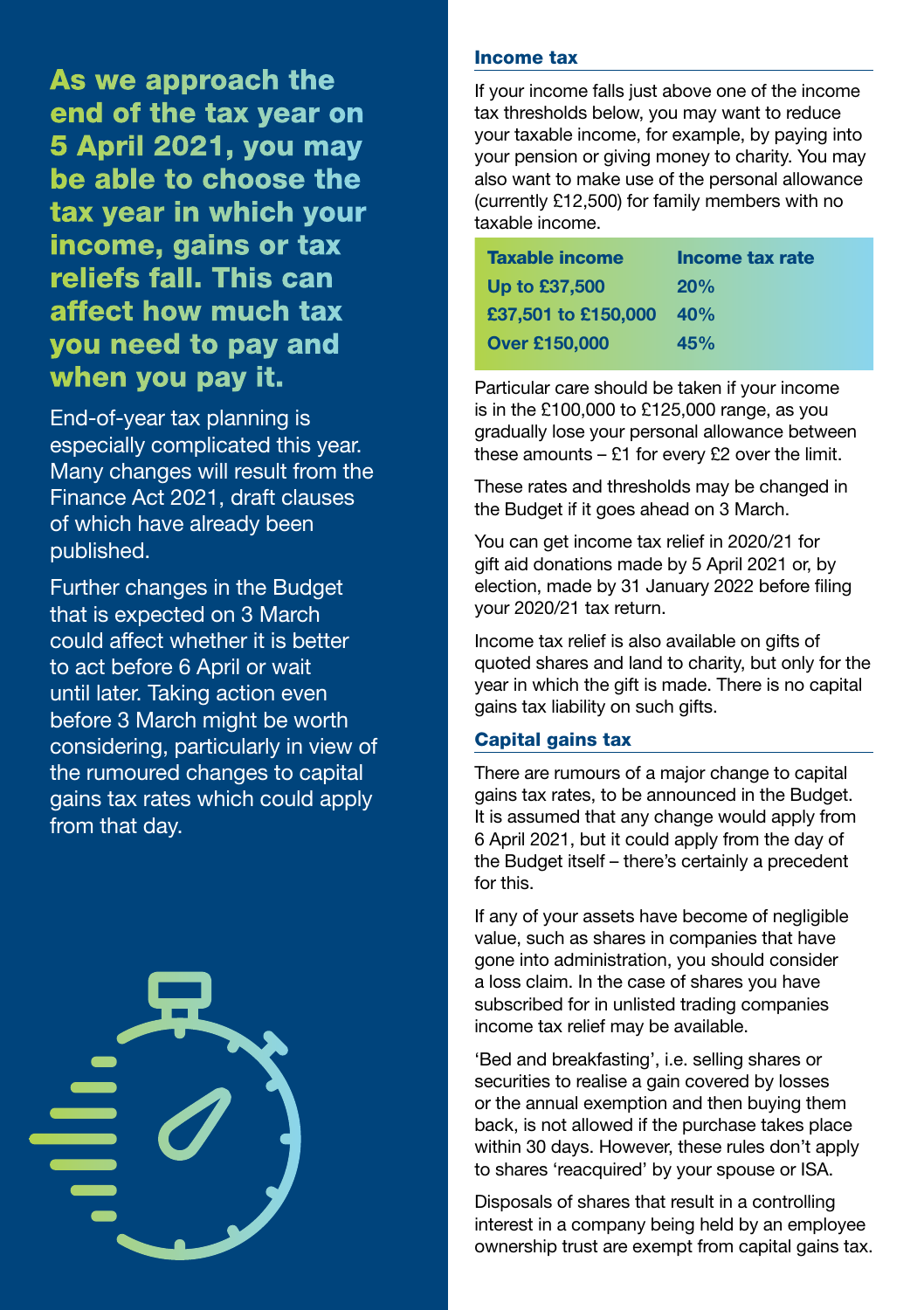#### Capital gains tax on disposals of UK land and buildings

Non-residents already have to report disposals of direct and indirect interests in UK land and buildings within 30 days of completion and meet any tax liability at the same time.

UK residents must also report disposals within 30 days of completion, but only of UK residential property and only if there is any capital gains tax to pay.

This will be most relevant to let property, but changes to the calculation of the exemption that normally applies on disposal of your main residence may mean that it applies to a sale (or gift) of your main home, as well as second homes or investment property.

One change that affects the main residence exemption is to the letting allowance. Before 6 April 2020, if you hadn't occupied a property throughout your ownership because you let it out for a period, the exemption was reduced in proportion. Now, the allowance only applies if you shared occupation of the property during the period it was let.

The other main change is that the final period of ownership when it doesn't matter if you occupy the property is generally reduced from 18 months to nine months.

Disposals include sales, exchanges, gifts and deemed disposals by trusts.

#### Stamp duty land tax (SDLT)

The current reduction in SDLT on the first £500,000 cost of residential property is set to end on 31 March 2021. However, a decision may be taken at the time of the Budget on 3 March to continue it.

#### Inheritance tax

It's possible that a major revision to inheritance tax might be announced in the Budget. In the meantime, any planning can only be based on current legislation.

Exemption from inheritance tax on lifetime gifts normally depends on surviving at least seven years, but there are exceptions. You can give up to £3,000 in total each tax year to anyone, plus the amount of any unused allowance from the preceding year. In addition, you can give up to £250 each to any number of people each year. Gifts of assets that grow in value can save

inheritance tax – even if you die within seven years – because the growth in value is in the recipient's estate, not yours.

Regular gifts out of income are exempt from inheritance tax with no limit, provided your remaining after-tax income is sufficient to maintain your usual standard of living.

However, gifts can result in a capital gains tax liability.

#### Non-doms

More long-term resident non-doms in the UK will become deemed as domiciled for income tax, capital gains tax and inheritance tax purposes from 6 April 2021. More detail on this and other changes affecting non-doms and offshore trusts is on our website at:

#### [Click here](https://www.shipleys.com/resources/current-issues/%20non-domiciliaries-income-gains)

#### ISAs

No tax is payable on income or gains on investments within an Individual Savings Account (ISA). You can invest up to £20,000 in total each year.

A surviving spouse or civil partner may claim an extra ISA allowance equal to the value of ISA holdings of a deceased partner if they live together at the time of death.

The 'Help to Buy' Lifetime ISA is available for those saving to buy their first home. If you are aged between 18 and 40, you can save up to £4,000 a year until you reach the age of 50 and receive a government bonus of 25% on your savings used towards the cost of a first home worth up to £450,000. The money can be invested as cash or in stocks and shares, as with other ISAs, and may be taken out tax-free after the investor is 60.

#### EIS and other tax efficient investments

Provided you are not 'connected' with the company, you can get income tax relief at 30% on up to £1m subscribed for shares in qualifying Enterprise Investment Scheme (EIS) companies each tax year and up to a further £1m for shares in 'knowledge intensive EIS companies'. Any gain on sale of the shares is exempt from capital gains tax if they are held for at least three years. It is possible to 'carry back' all or part of the investment to the preceding tax year if the limit for relief is not exceeded for that year.